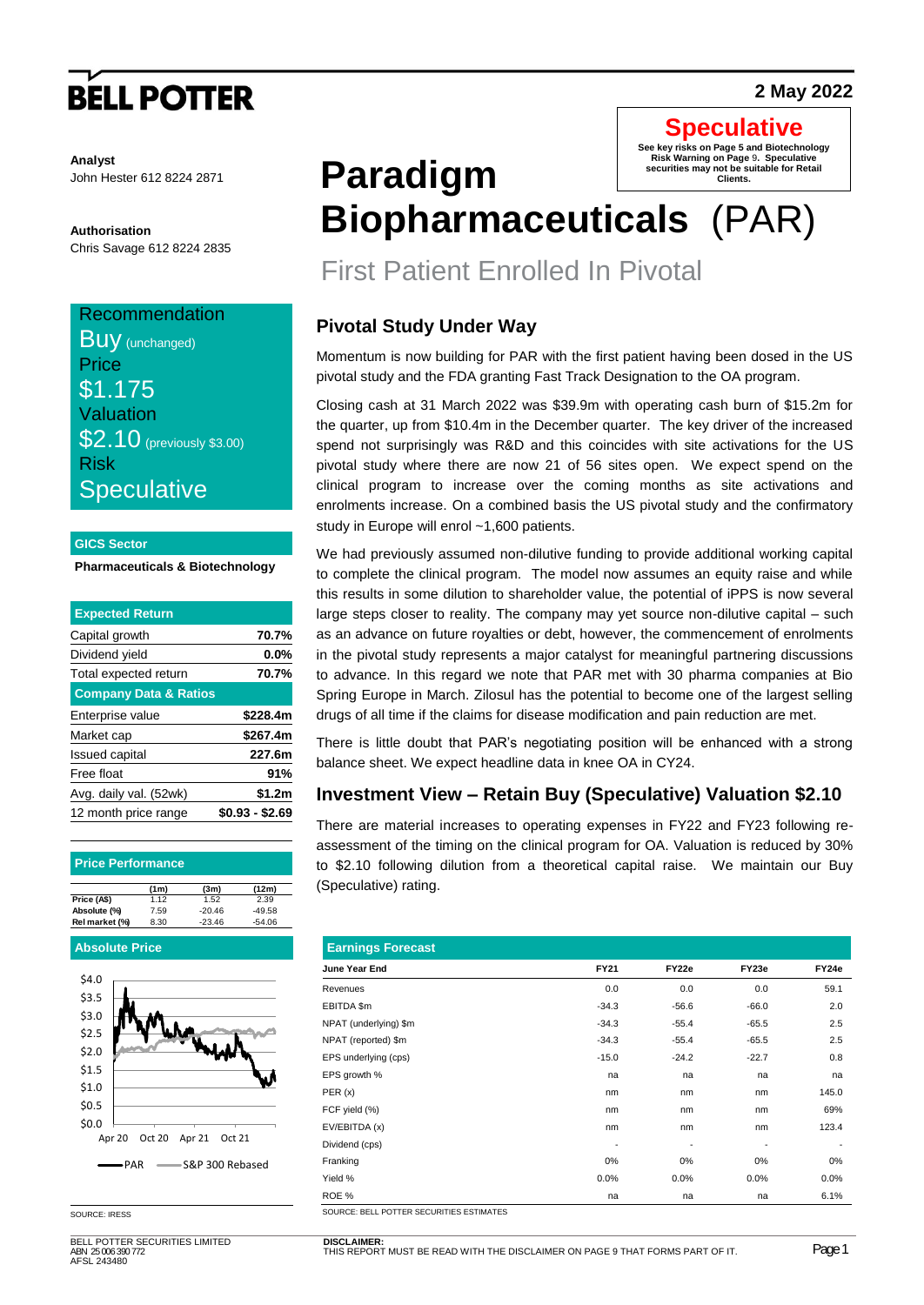# **Pivotal Study Underway In The US**

It has been a long time coming, but the first patient has finally been dosed in the first arm of the US pivotal study for injectable Pentosan Polysulfate Sodium (iPPS – brand name Zilosul).

The trial is a 2 stage adaptive design to evaluate the dose and treatment effect of iPPS in knee osteoarthritis (OA).

In this first phase of the trial, patients are randomised to receive one of three iPPS dose regimens or placebo for 6 weeks. The objective is to identify the dose for stage 2 of the trial which is expected to commence later this year.

The dose escalation is necessary as PAR had not previously conducted a dose escalation study – which is unusual for a drug about to enter a phase 3 study. The phase 2 trial (which reported in December 2018) had been dosed at 2mg/kg iPPS (in 100mg/ml injectable solution) administered by subcutaneous injection, twice weekly for 6 weeks. We expect this will also be the final dose and regimen for the pivotal study, however, the dose escalation is a necessary part of the process.

### **Likely Timing For Headline Data**

Back in December 2020 the company released a provisional timetable for the phase 3 study (known as PAR\_OA\_002). The indicative timetable needs to be reset now that enrolment has finally commenced. The initial timetable was perhaps ambitious given the COVID19 challenges that have been so pervasive over the last two years, nevertheless, here we are.

PAR has previously estimated the period from first enrolment through to last patient treated at approximately 7 quarters. We now expect the last patient dose to be administered in 2H2023. The US trial is expected to recruit rapidly with 21 centres now open for recruitment, increasing to 56 sites in the coming months.

The confirmation study (PAR\_OA\_003 to be run in Europe) will commence once the final dose for the phase 3 is determined. Enrolment is likely to commence in 1HCY23. PAR has also announced that all regulatory approvals are now in place for the trial to commence.

The trials are fully harmonised across both European and US regulators. The two trials have common endpoints and this will be a major driver of value for potential partners.

The bottom line is that headline data for OA is likely in 2H CY2024. That said, we believe Zilosul has the potential to become one of the largest selling drugs of all time, so the prize will be worth the wait. The key points from the clinical data to date are:

- There has not been a single severe adverse in any of the trials conducted to this point;
- The earlier randomised phase II study conducted across 112 patients in Australia met all primary endpoints. Approximately 46% of patients achieved >50% reduction in knee OA pain at day 53. The result was statistically significant compared to placebo; and
- Data from the Special Access Scheme run in Australia over recent years has continued to support favourable outcomes seen in the earlier clinical trials.

We note the results from this study have never been published in a peer reviewed article.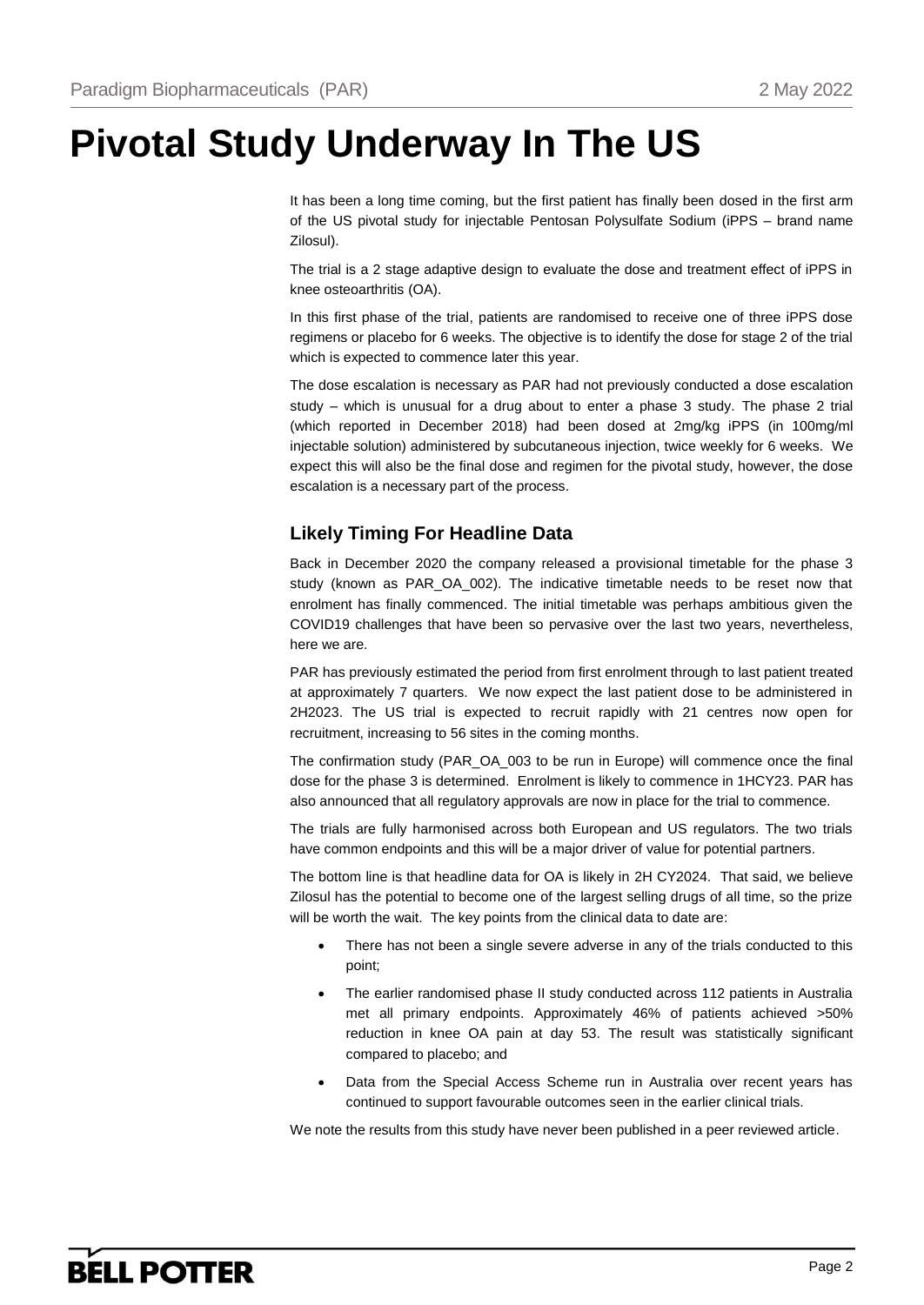### **Funding**

Cash disbursements on R&D in the March quarter were A\$14m and this increased significantly from the prior quarter. We believe the spend will increase going forward driven by an increase in site activations and enrolments.

Based on our forecast spend rate over the period of the pivotal study and the confirmatory study, the model now assumes a further capital raise for ~\$72m and this replaces the non dilutive funding we had previously assumed. We assumes this funding round takes place in FY23.

In our view a cashed up balance sheet and a fast enrolling, harmonised phase 3 clinical program puts the company in a very strong position to conduct partnering discussions.

The likelihood of a successful partnering process has risen significantly since our last update. The commencement of enrolment in the pivotal study represents a major catalyst for potential pharma partners to enter formal discussions and we have noted the interest of numerous parties at the recent Spring Bio Conference in Europe.

The model assumes that PAR partners Zilosul at about the time of the headline data in FY24. At that time there will be considerably more data available from additional clinical trials running in parallel with the pivotal study including from PAR\_008 which is currently recruiting in Australia.

In our view the best outcome for shareholders would be achieved if the company were able to self-fund through to the completion of the phase 3 program. A successful clinical program could lead to a multi-billion dollar acquisition with the key caveat being resolution of the outstanding patent claims. As we have previously noted, PAR has exclusive long term rights to the supply of the active ingredient in the injectable dose format from the manufacturer in Germany and this is a key component of the intellectual property protection.

### **Changes to earnings and valuation**

The key points are:

- First revenues now expected in FY25 (previously FY24) with the delay in the opening of the IND being the driver of the commencement of revenues;
- A further equity injection in FY23 for ~\$72m with these funds required for working capital;
- Completion of a partnering deal in FY24 with initial milestone income of US\$75m payable upon a successful phase 3 clinical study; and
- Material increases to clinical trial spend in FY22 and FY23.

Our estimate of a potential upfront on a partnering deal is highly subjective, however, we note one of most recent partnering deals by an Australian biotech was Mesoblast who had signed an agreement with Novartis in 2020 for the use of remestemcel-L in the treatment of COVID induced acute respiratory distress syndrome (ARDS). The deal involved a US\$50m upfront (equity and milestone income). At that time, Mesoblast were recruiting a pivotal study in the indication. Ultimately the deal did not proceed, nevertheless, the comparison has some merit as a benchmark. The likely market for Zilosul is likely to many times the size of the market for COVID ARDS, hence, the upfront may well be conservative.

Our previous valuation was \$3.00 share implying a market capitalisation of  $\sim$  \$680m. Since that research, global markets in biotechnology have undergone a significant adverse rerating and accordingly the market price has declined by ~40% from \$1.97 to \$1.20.

The implied dilution from the assumed capital raise is ~26% of the current shares on issue.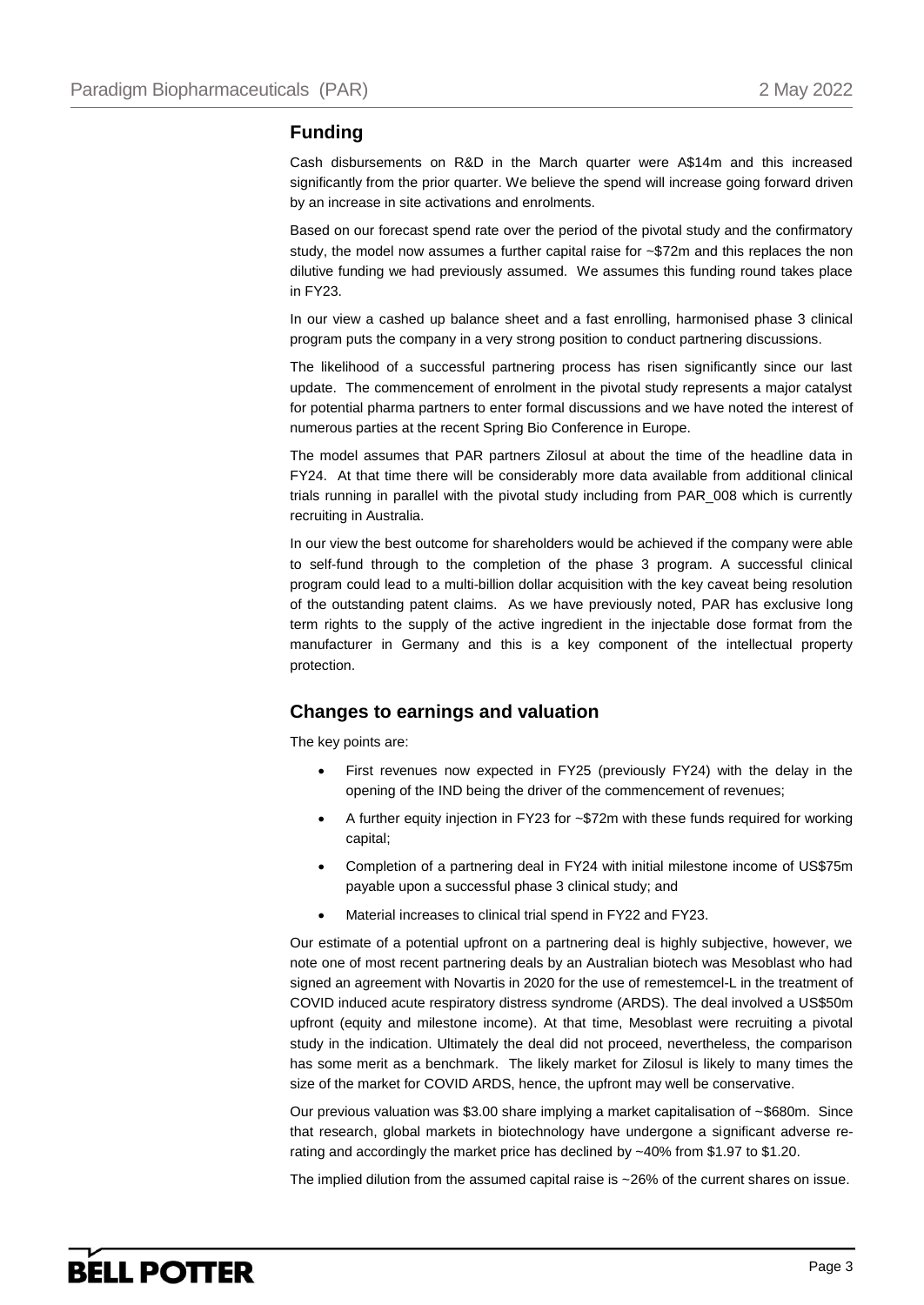The valuation is reduced to \$2.10 being a 30% discount to the previous valuation, hence the adjustment is mostly attributable to the dilution from a theoretical capital raise.

| <b>Figure 1 - Summary of earnings changes</b> |         |         |          |            |         |          |  |  |  |
|-----------------------------------------------|---------|---------|----------|------------|---------|----------|--|--|--|
|                                               |         | 2022    |          |            | 2023    |          |  |  |  |
|                                               | New     | Old     | % change | <b>New</b> | Old     | % change |  |  |  |
| Revenues                                      | 0.0     | 3.0     | $-100\%$ | 0.0        | 5.2     | $-100%$  |  |  |  |
| EBITDA                                        | $-56.6$ | $-42.6$ | $-25%$   | $-66.0$    | $-26.4$ | -150%    |  |  |  |
| <b>NPAT</b>                                   | $-55.4$ | $-42.1$ | $-24%$   | $-65.5$    | $-25.9$ | $-153%$  |  |  |  |
| <b>EPS</b>                                    | $-24.2$ | $-18.4$ | $-24%$   | $-22.7$    | $-11.3$ | $-101%$  |  |  |  |

SOURCE: BELL POTTER SECURITIES

The implied market capital (inclusive of the dilution from a theoretical capital raise) is ~\$628m and in our view this is not unreasonable given the potential market size for Zilosul and its advanced position in the pivotal study and confirmatory study.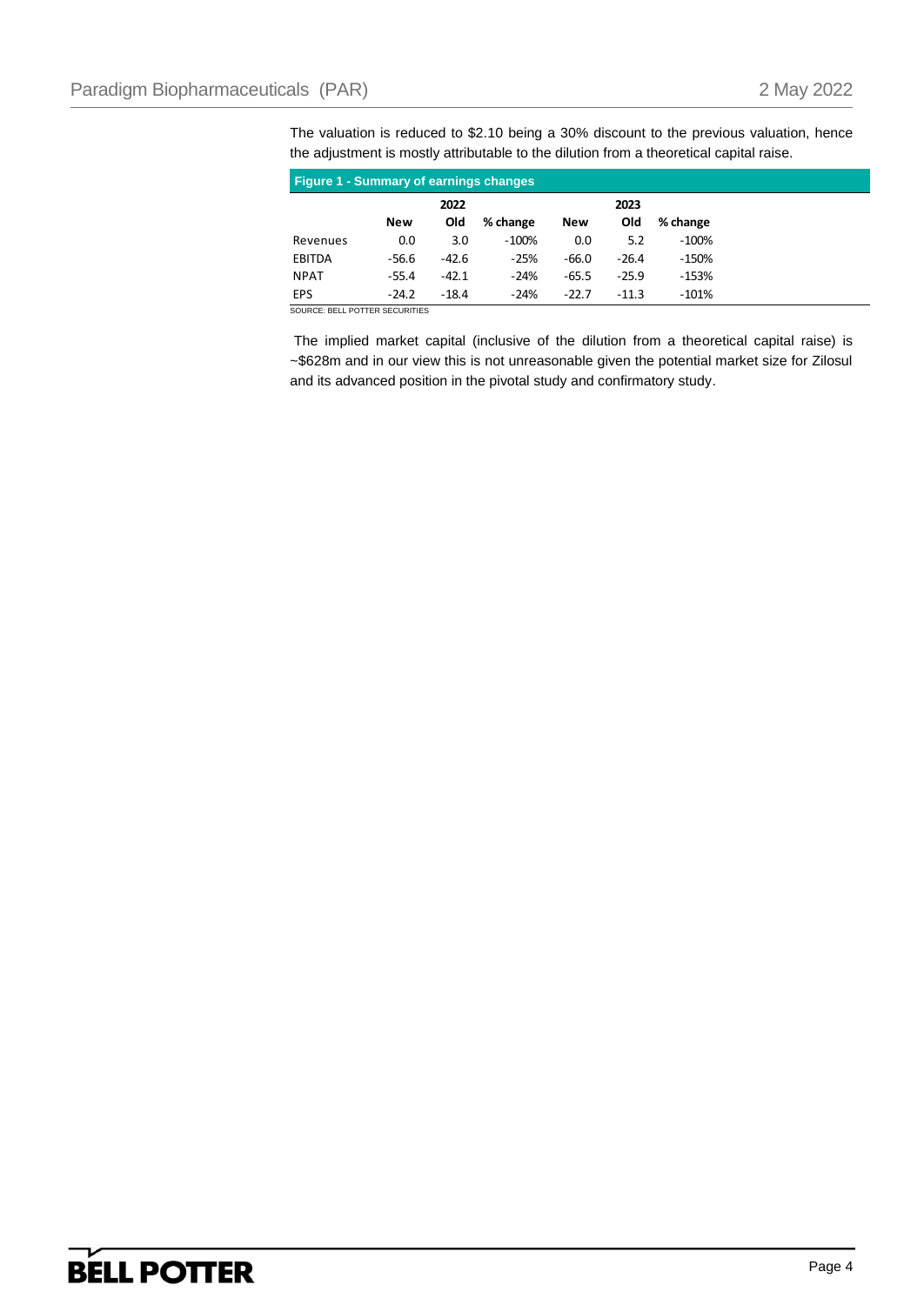# **Paradigm Biopharmaceuticals**

Paradigm Biopharmaceuticals is an Australia biotechnology company focused on repurposing Pentosan Polysulfate Sodium (PPS) for the treatment of Osteoarthritis (OA) in the knee. If approved the drug will have the brand name Zilosul.

The global market for a safe, effective treatment that provides superior patient outcomes compared to the standard of care is a multiple blockbuster. The recently completed phase II study produced some highly encouraging results that are worthy of further clinical trials.

In the US along the incidence of moderate to severe osteoarthritis is estimated at 30m persons. The pricing of the drug will ultimately be determined by the economic benefit associated with its use as well as the cost of other therapies. The conservative estimate is US\$2,500 per year which places the addressable market in the tens of billions of US\$.

## **PROGRESS IN THE CLINIC**

December 2018 - PAR announced headline results from its phase 2b randomised, double blind, placebo controlled multicentre trial, investigating subjects with Osteoarthritis and concurrent Bone Marrow Edema (BME) lesions (n=112). The trial met the clinical endpoint of change in Knee Injury and Osteoarthritis Outcome Score (KOOS) pain achieving both clinically meaningful and statistically significant results between placebo and PPS.

The headline results were followed up with strong signals of efficacy in the secondary endpoints (including KOOS function). This phase II trial was conducted at 6 sites in Australia.

#### **PATHWAY TO APPROVAL**

The company is pursuing a 505(b)2 registration pathway in the US. PAR is now enrolling patients in the first arm of a clinical trial.

#### **ADJACENT INDICATIONS**

Paradigm recently executed an Exclusive In-License Agreement for the use of iPPS in the treatment of mucopolysaccharidoses (MPS), a group of inherited lysosomal storage disorders. A key unmet medical need in this class of inherited disease is the lack of treatment of joint pain and dysfunction akin to osteoarthritis, hence the applicability of iPPS in treating these rare joint diseases. MPS is classified as an Orphan Indication/Designation in the US/EU and provides Paradigm the opportunity to serve a US\$1.4bn p.a. market that is in desperate need of new cost-effective treatments.

#### **KEY RISK AREAS**

**Regulatory Pathway - PAR** is seeking registration for iPPS under the 505(b)2 regulatory pathway. The pathway is designed specifically for repurposed drugs including changes in dose form, strength, route of administration, formulation, dosing regimen or indication. This proposed repurposing of PPS has some rare characteristics.

- While the drug has been approved for years as an oral format and there is ample safety data, the proposed format, the dose and the indication (being OA) are all new.
- There is also the issue of the opioid crisis. PPS is a non steroid, non opioid, non addictive substance that has been shown to have a significant impact of pain levels associated with OA. It may help to reduce the accidental deaths from opioid overdose.
- PAR intends to conduct two phase 3 studies, one pivotal study of 900 subjects and a confirmatory phase 3 study of ~700 subjects.
- PAR will present a comprehensive set of safety data from the recent Phase II trial together with data from subjects treated in the compassionate use program and two phase 3 trials, thus representing a safety set of nearly 1,700 subjects. The evidence of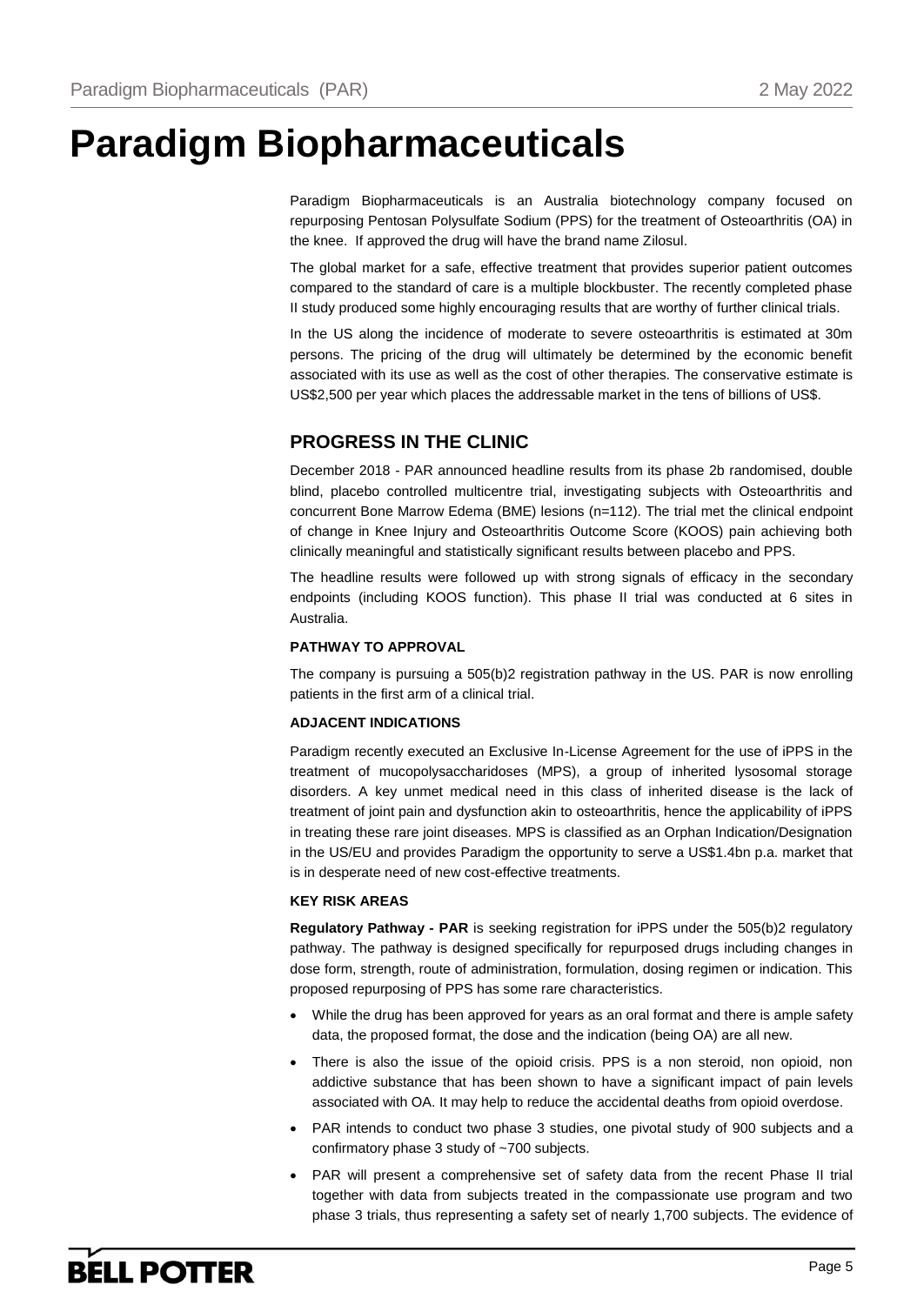treatment will be established from two adequate and well controlled studies and further supported by the phases 2 data set.

#### **Intellectual Property**

- The company has several patents over the formulation and dosing on iPPS for the treatment of OA. The validity of these patents is highly likely to be challenged at some point, especially if the drug is a commercial success.
- The company has an exclusive supply contract with Bene Pharmaceuticals (Bene). We understand the exclusivity applies to human use only (excludes veterinary use). Bene holds the only drug Masterfile with the FDA to manufacture PPS. This supply contract represents a crucial piece of the company's value as it effectively prevents or delays the creation of generics.
- We are not aware of the contractual conditions that may lead to a termination of this contract (if any).
- We understand there are some other manufacturers of PPS, however, these products are not registered for human use and may not be referenced in any application for registration for human use. We understand the primary use of these products is veterinary.

#### **Clinical Risk**

 The efficacy of iPPS has not been validated in a large, multicentre, randomised, controlled clinical trial. There is no guarantee that the results from earlier studies will be repeated in a larger phase III study.

#### **Commercial Validation**

 Our valuation makes assumptions regarding selling price and volume in relation to future revenues from the sale of iPPS. In order for physicians to prescribe the drug and for payers to offer reimbursement, the clinical trials will need to demonstrate clinically significant improvement over the standard of care i.e. meaningful improvement in patient quality of life for pain reduction, side effect management and mobility amongst others. Early indicators based on the data from the phase II study are encouraging.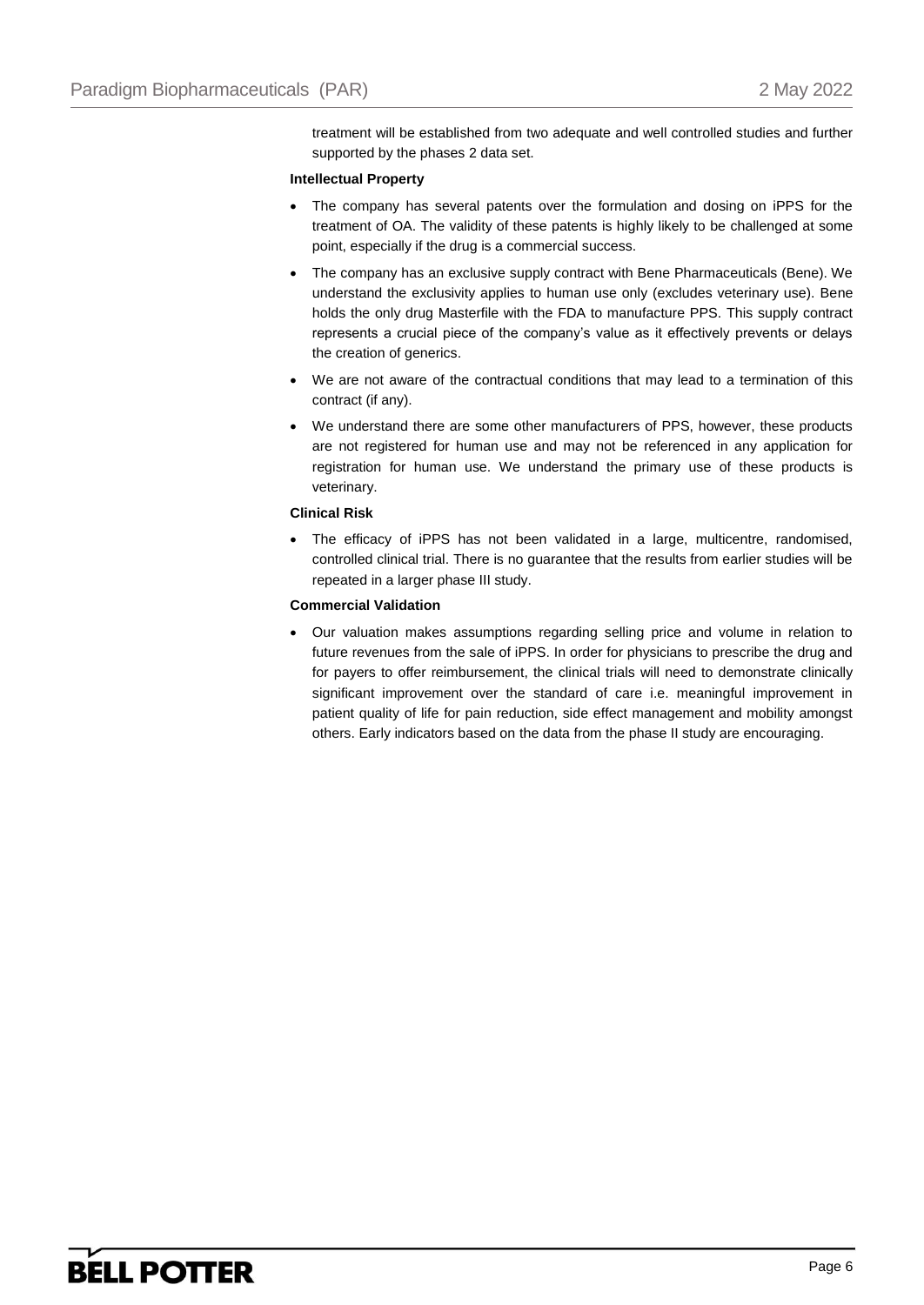## **Paradigm Biopharmaceuticals**  as at 2 May 2022

### $\frac{1}{2}$  May 2022<br> $\frac{1}{2}$  May 2022 Recommendation Buy, Speculative Price \$1.175<br>Valuation \$2.10 Valuation

### **Table 1 - Financial summary**

| Profit & Loss (A\$m)        | <b>FY20</b>              | <b>FY21</b>              | FY22e                    | FY23e                    | FY24e                    | Last sale 02/05/2022           |             |             |         |         | 1.23       |
|-----------------------------|--------------------------|--------------------------|--------------------------|--------------------------|--------------------------|--------------------------------|-------------|-------------|---------|---------|------------|
| Year Ending June            |                          |                          |                          |                          |                          | Recommendation                 |             |             |         |         | Buy (Spec) |
| Risk adjusted revenues      |                          |                          | $\overline{\phantom{a}}$ |                          | 59.1                     | <b>Issued Capital</b>          |             |             |         |         | 227.6      |
| COGS (Bene Royalty expense) |                          | ٠                        | ٠                        | $\overline{\phantom{a}}$ | (2.2)                    | Market Cap                     |             |             |         |         | 279.9      |
| Gross profit                | 0.0                      | 0.0                      | 0.0                      | 0.0                      | 58.0                     |                                |             |             |         |         |            |
| GP margin                   | na                       | na                       | 0%                       | na                       | 0%                       | <b>Valuation Ratios (A\$m)</b> | <b>FY20</b> | <b>FY21</b> | FY22e   | FY23e   | FY24e      |
| R&D incentive               | 4.7                      | 8.9                      | 8.0                      | 5.0                      | 5.0                      | Reported EPS (cps)             | $-6.1$      | $-15.0$     | $-24.2$ | $-22.7$ | 0.8        |
| Other expenses              | $-17.0$                  | $-43.2$                  | $-64.6$                  | $-71.0$                  | $-61.0$                  | Normalised EPS (cps)           | $-6.1$      | $-15.0$     | $-24.2$ | $-22.7$ | 0.8        |
| <b>EBITDA</b>               | $-12.3$                  | $-34.3$                  | $-56.6$                  | $-66.0$                  | 2.0                      | EPS grow th $(\%)$             | na          | na          | na      | na      | na         |
| Depreciation                |                          |                          |                          |                          | ٠                        | PE(x)                          | nm          | nm          | nm      | nm      | 145.0      |
| Amortisation                | $\overline{\phantom{a}}$ | $\overline{\phantom{a}}$ |                          |                          | $\overline{\phantom{a}}$ | EV/EBITDA (x)                  | nm          | nm          | nm      | nm      | 123.4      |
| <b>EBIT</b>                 | $-12.3$                  | $-34.3$                  | $-56.6$                  | $-66.0$                  | 2.0                      | EV/EBIT(x)                     | nm          | nm          | nm      | nm      | 123.4      |
| Finance income              | ٠                        | $\overline{\phantom{a}}$ | 1.2                      | 0.5                      | 0.5                      |                                |             |             |         |         |            |
| Pre tax profit              | $-12.3$                  | $-34.3$                  | $-55.4$                  | $-65.5$                  | 2.5<br>                  | NTA (cps)                      | 46.8        | 32.9        | 8.7     | 9.1     | 10.0       |
| Tax expense                 | ٠                        | ۰                        |                          | ٠                        |                          | P/NTA(x)                       | 0.0         | 0.0         | 0.1     | 0.1     | 0.1        |
| <b>NPAT-reported</b>        | $-12.3$                  | $-34.3$<br>.             | $-55.4$                  | $-65.5$                  | 2.5<br>.                 | Book Value (cps)               | 48.2        | 34.2        | 10.0    | 10.2    | 11.0       |

| Cashflow (A\$m)                  | <b>FY20</b> | <b>FY21</b> | FY22e   | <b>FY23e</b> | <b>FY24e</b> |                     |          |          |          |                          |          |
|----------------------------------|-------------|-------------|---------|--------------|--------------|---------------------|----------|----------|----------|--------------------------|----------|
| Gross cashflow                   | $-11.2$     | $-35.1$     | $-56.1$ | $-61.0$      | 2.0          | DPS (cps)           | $\sim$   |          |          | $\overline{\phantom{a}}$ |          |
| Net interest                     | 1.1         | 0.2         | 1.2     | 0.5          | 0.5          | Payout ratio %      | 0%       | 0%       | 0%       | 0%                       | 0%       |
| Tax paid                         | 0.0         | 0.0         | 0.0     | 0.0          | 0.0          | Dividend Yield %    | 0.0%     | 0.0%     | 0.0%     | 0.0%                     | 0.0%     |
| Operating cash flow              | $-10.1$     | $-34.9$     | $-54.9$ | $-60.5$      | 2.5          | Franking %          | 0%       | 0%       | 0%       | 0%                       | 0%       |
| Maintenance capex                | $-0.1$      | 0.0         | 0.0     | 0.0          | 0.0          | FCF yield %         | nm       | nm       | nm       | nm                       | 69%      |
| Capitalised clinical trial spend | 0.0         | 0.0         | 0.0     | 0.0          | 0.0          |                     |          |          |          |                          |          |
| Free cash flow                   | $-10.2$     | $-34.9$     | $-54.9$ | $-60.5$      | 2.5          |                     |          |          |          |                          |          |
| <b>Business acquistions</b>      | 0.0         | 0.0         | 0.0     | 0.0          | 0.0          | Net debt/Equity     | 0%       | 0%       | 0%       | 0%                       | 0%       |
| Proceeds from issuance           | 34.2        | 1.0         | 0.0     | 72.0         | 0.0          | Net debt/Assets     | 0%       | 0%       | 0%       | 0%                       | 0%       |
| Movement in debt                 | 1.9         | 0.0         | 0.0     | 0.0          | 0.0          | Gearing             | net cash | net cash | net cash | net cash                 | net cash |
| Dividends paid                   | 0.0         | 0.0         | 0.0     | 0.0          | 0.0          | Net debt/EBITDA (x) | n/a      | n/a      | n/a      | n/a                      | n/a      |
| Change in cash held              | 25.9        | (33.9)      | (54.9)  | 11.5         | 2.5          | Interest cover (x)  | n/a      | n/a      | n/a      | n/a                      | n/a      |
| Cash at beginning of period      | 72.4        | 104.0       | 71.0    | 16.1         | 27.6         |                     |          |          |          |                          |          |
| Cash at year end                 | 104.0       | 71.0        | 16.1    | 27.6         | 30.1         |                     |          |          |          |                          |          |

| <b>Balance Sheet (A\$m)</b> | <b>FY20</b> | <b>FY21</b>              | FY22e   | FY23e                    | FY24e   | Interim Results (A\$m)      | 1H <sub>21</sub> | 2H21   | 1H22   | 2H22e  |
|-----------------------------|-------------|--------------------------|---------|--------------------------|---------|-----------------------------|------------------|--------|--------|--------|
| Cash                        | 104.0       | 71.0                     | 16.1    | 27.6                     | 30.1    |                             |                  |        |        |        |
| Receivables                 | 3.5         | 8.5                      | 8.0     | 3.0                      | 3.0     | Revenues from product sales | ٠                |        | ٠      |        |
| Other current assets        | 0.9         | 1.4                      | 1.4     | 1.4                      | 1.4     | R&D Rebate                  | ٠                | 8.9    | ٠      | 8.0    |
| Intangibles                 | 3.0         | 3.0                      | 3.0     | 3.0                      | 3.0     | Operating expenses          | (20.7)           | (22.5) | (27.0) | (37.6) |
| Other                       | 1.1         | 1.0                      | 1.0     | 1.0                      | 1.0     | <b>EBIT</b>                 | (20.7)           | (13.6) | (27.0) | (29.6) |
| <b>Total assets</b>         | 112.4       | 84.8                     | 29.5    | 36.0                     | 38.4    |                             |                  |        |        |        |
| Trade payables              | 2.8         | 5.0                      | 5.0     | 5.0                      | 5.0     |                             |                  |        |        |        |
| Other liabilities           | 0.9         | 0.8                      | 0.8     | 0.8                      | 0.8     |                             |                  |        |        |        |
| Debt                        | ٠           | $\overline{\phantom{a}}$ | ٠       | $\overline{\phantom{a}}$ | ٠       |                             |                  |        |        |        |
| Other provisions            | 0.5         | 0.7                      | 0.7     | 0.7                      | 0.7     |                             |                  |        |        |        |
| <b>Total Liabilities</b>    | 4.2         | 6.5                      | 6.6     | 6.6                      | 6.6     |                             |                  |        |        |        |
| <b>Net Assets</b>           | 108.2       | 78.3                     | 22.9    | 29.4                     | 31.9    |                             |                  |        |        |        |
| Share capital               | 145.9       | 147.0                    | 147.0   | 219.0                    | 219.0   |                             |                  |        |        |        |
| Retained earnings           | (41.4)      | (75.2)                   | (130.6) | (196.1)                  | (193.7) |                             |                  |        |        |        |
| Reserves                    | 3.7         | 6.5                      | 6.5     | 6.5                      | 6.6     |                             |                  |        |        |        |
| <b>Shareholders Equity</b>  | 108.2       | 78.3                     | 22.9    | 29.4                     | 31.9    |                             |                  |        |        |        |

| Gross profit                     | 0.0         | 0.0         | 0.0                      | 0.0     | 58.0    |                                |             |             |          |          |          |
|----------------------------------|-------------|-------------|--------------------------|---------|---------|--------------------------------|-------------|-------------|----------|----------|----------|
| GP margin                        | na          | na          | 0%                       | na      | 0%      | <b>Valuation Ratios (A\$m)</b> | <b>FY20</b> | <b>FY21</b> | FY22e    | FY23e    | FY24e    |
| R&D incentive                    | 4.7         | 8.9         | 8.0                      | 5.0     | 5.0     | Reported EPS (cps)             | $-6.1$      | $-15.0$     | $-24.2$  | $-22.7$  | 0.8      |
| Other expenses                   | $-17.0$     | $-43.2$     | $-64.6$                  | $-71.0$ | $-61.0$ | Normalised EPS (cps)           | $-6.1$      | $-15.0$     | $-24.2$  | $-22.7$  | 0.8      |
| <b>EBITDA</b>                    | $-12.3$     | $-34.3$     | $-56.6$                  | $-66.0$ | 2.0     | EPS grow th (%)                | na          | na          | na       | na       | na       |
| Depreciation                     |             |             |                          |         |         | PE(x)                          | nm          | nm          | nm       | nm       | 145.0    |
| Amortisation                     |             |             | ٠                        |         | $\sim$  | EV/EBITDA (x)                  | nm          | nm          | nm       | nm       | 123.4    |
| <b>EBIT</b>                      | $-12.3$     | $-34.3$     | $-56.6$                  | $-66.0$ | 2.0     | EV/EBIT(x)                     | nm          | nm          | nm       | nm       | 123.4    |
| Finance income                   |             |             | 1.2                      | 0.5     | 0.5     |                                |             |             |          |          |          |
| Pre tax profit                   | $-12.3$     | $-34.3$     | $-55.4$                  | $-65.5$ | 2.5     | NTA (cps)                      | 46.8        | 32.9        | 8.7      | 9.1      | 10.0     |
| Tax expense                      |             |             | $\overline{\phantom{a}}$ |         |         | P/NTA(x)                       | 0.0         | 0.0         | 0.1      | 0.1      | 0.1      |
| <b>NPAT-reported</b>             | $-12.3$     | $-34.3$     | $-55.4$                  | $-65.5$ | 2.5     | Book Value (cps)               | 48.2        | 34.2        | 10.0     | 10.2     | 11.0     |
|                                  |             |             |                          |         |         | Price/Book (x)                 | 0.0         | 0.0         | 0.1      | 0.1      | 0.1      |
| Cashflow (A\$m)                  | <b>FY20</b> | <b>FY21</b> | FY22e                    | FY23e   | FY24e   |                                |             |             |          |          |          |
| Gross cashflow                   | $-11.2$     | $-35.1$     | $-56.1$                  | $-61.0$ | 2.0     | DPS (cps)                      |             |             |          |          |          |
| Net interest                     | 1.1         | 0.2         | 1.2                      | 0.5     | 0.5     | Payout ratio %                 | 0%          | 0%          | 0%       | 0%       | 0%       |
| Tax paid                         | 0.0         | 0.0         | 0.0                      | 0.0     | 0.0     | Dividend Yield %               | 0.0%        | 0.0%        | 0.0%     | 0.0%     | 0.0%     |
| Operating cash flow              | $-10.1$     | $-34.9$     | $-54.9$                  | $-60.5$ | 2.5     | Franking %                     | 0%          | 0%          | 0%       | 0%       | 0%       |
| Maintenance capex                | $-0.1$      | 0.0         | 0.0                      | 0.0     | 0.0     | FCF yield %                    | nm          | nm          | nm       | nm       | 69%      |
| Capitalised clinical trial spend | 0.0         | 0.0         | 0.0                      | 0.0     | 0.0     |                                |             |             |          |          |          |
| Free cash flow                   | $-10.2$     | $-34.9$     | $-54.9$                  | $-60.5$ | 2.5     |                                |             |             |          |          |          |
| <b>Business acquistions</b>      | 0.0         | 0.0         | 0.0                      | 0.0     | 0.0     | Net debt/Equity                | 0%          | 0%          | 0%       | 0%       | 0%       |
| Proceeds from issuance           | 34.2        | 1.0         | 0.0                      | 72.0    | 0.0     | Net debt/Assets                | 0%          | 0%          | 0%       | 0%       | 0%       |
| Movement in debt                 | 1.9         | 0.0         | 0.0                      | 0.0     | 0.0     | Gearing                        | net cash    | net cash    | net cash | net cash | net cash |
| Dividends paid                   | 0.0         | 0.0         | 0.0                      | 0.0     | 0.0     | Net debt/EBITDA (x)            | n/a         | n/a         | n/a      | n/a      | n/a      |
| Change in cash held              | 25.9        | (33.9)      | (54.9)                   | 11.5    | 2.5     | Interest cover (x)             | n/a         | n/a         | n/a      | n/a      | n/a      |

| Interim Results (A\$m)      | 1H <sub>21</sub> | 2H <sub>21</sub> | 1H <sub>22</sub> | 2H <sub>22e</sub> |
|-----------------------------|------------------|------------------|------------------|-------------------|
|                             |                  |                  |                  |                   |
| Revenues from product sales | ٠                | ۰                | ٠                | ٠                 |
| R&D Rebate                  | ٠                | 8.9              | ٠                | 8.0               |
| Operating expenses          | (20.7)           | (22.5)           | (27.0)           | (37.6)            |
| EΒΠ                         | (20.7)           | (13.6)           | (27.0)           | (29.6)            |

SOURCE: BELL POTTER SECURITIES ESTIMATES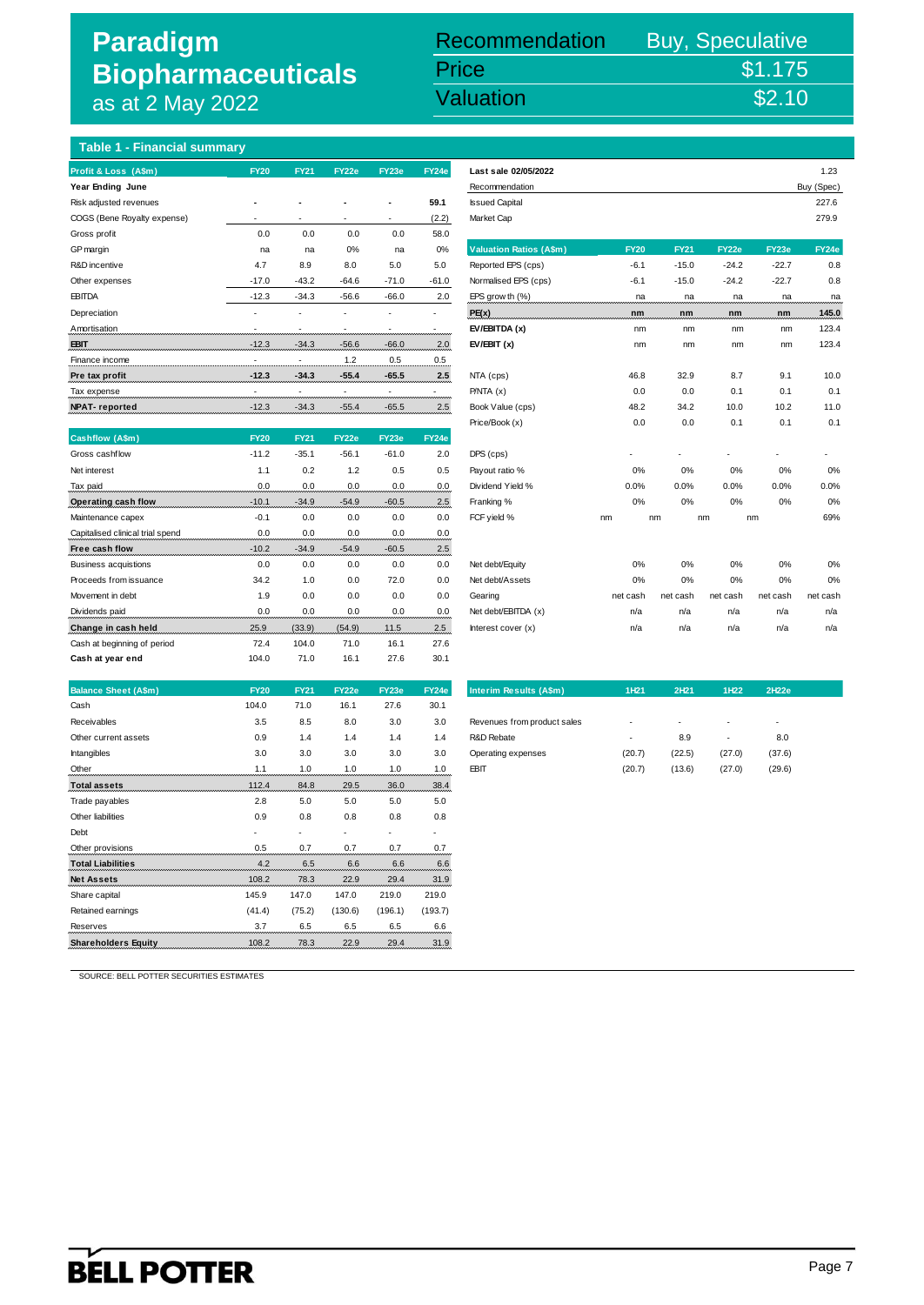#### **Recommendation structure**

**Buy:** Expect >15% total return on a 12 month view. For stocks regarded as 'Speculative' a return of >30% is expected.

**Hold:** Expect total return between -5% and 15% on a 12 month view

Sell: Expect <- 5% total return on a 12 month view

*Speculative Investments are either start-up enterprises with nil or only prospective operations or recently commenced operations with only forecast cash flows, or companies that have commenced operations or have been in operation for some time but have only forecast cash flows and/or a stressed balance sheet.*

*Such investments may carry an exceptionally high level of capital risk and volatility of returns.* 

#### **Research Team**

| <b>Staff Member</b> | <b>Title/Sector</b>          | Phone         | @bellpotter.com.au |
|---------------------|------------------------------|---------------|--------------------|
| Chris Savage        | Head of Research/Industrials | 612 8224 2835 | csavage            |
| Analysts            |                              |               |                    |
| John Hester         | Healthcare                   | 612 8224 2871 | jhester            |
| Anubhav Saxena      | Healthcare                   | 612 8224 2846 | asaxena            |
| Tara Speranza       | Healthcare                   | 612 8224 2815 | tsperanza          |
| Marcus Barnard      | Industrials                  | 618 9326 7673 | mbarnard           |
| Sam Brandwood       | Industrials                  | 612 8224 2850 | sbrandwood         |
| Olivia Hagglund     | Industrials                  | 612 8224 2813 | ohagglund          |
| Hamish Murray       | <b>Industrials</b>           | 613 9235 1813 | hmurray            |
| Chami Ratnapala     | Industrials                  | 612 8224 2845 | cratnapala         |
| Jonathan Snape      | Industrials                  | 613 9235 1601 | jsnape             |
| David Coates        | Resources                    | 612 8224 2887 | dcoates            |
| <b>Stuart Howe</b>  | Resources                    | 613 9235 1856 | showe              |
| <b>Brad Watson</b>  | <b>Resources</b>             | 618 9326 7672 | bwatson            |
| Regan Burrows       | Resources                    | 618 9326 7677 | rburrows           |
| Joseph House        | Resources                    | 613 9235 1624 | jhouse             |
| <b>Associates</b>   |                              |               |                    |
| Michael Ardrey      | Associate Analyst            | 613 9256 8782 | mardrey            |
| Daniel Laing        | Associate Analyst            | 612 8224 2886 | dlaing             |
|                     |                              |               |                    |

#### **Disclosures**

#### **Research Coverage & Policies**

For Bell Potter Securities' Research Coverage Decision Making Process and Research Independence Policy please refer to our company website[: https://bellpotter.com.au/research-independence-policy/.](https://bellpotter.com.au/research-independence-policy/)

#### **Authoring Research Analyst's Certification**

The Authoring Research Analyst is responsible for the content of this Research Report, and, certifies that with respect to each security that the Analyst covered in this Report (1) all the views expressed accurately reflect the Analyst's personal views about those securities and were prepared in an independent manner and (2) no part of the Analyst's compensation was, is or will be, directly or indirectly, related to specific recommendations or views expressed by that Research Analyst in the Research Report.

#### **Research Analyst's Compensation**

Research Analyst's compensation is determined by Bell Potter Securities Research Management and Bell Potter Securities' Senior Management and is based upon activities and services intended to benefit the investor clients of Bell Potter Securities Ltd. Compensation is not linked to specific transactions or recommendations. Like all Company employees Research Analysts receive compensation that is impacted by overall Company profitability.

#### **Prices**

The Price appearing in the Recommendation panel on page 1 of the Research Report is the Closing Price on the Date of the Research Report (appearing in the top right hand corner of page 1 of the Research Report), unless a before midday (am) time appears below the Date of the Research Report in which case the Price appearing in the Recommendation panel will be the Closing Price on the business day prior to the Date of the Research Report.

#### **Availability**

The completion and first dissemination of a Recommendation made within a Research Report are shortly after the close of the Market on the Date of the Research Report, unless a before midday (am) time appears below the Date of the Research Report in which case the Research Report will be completed and first disseminated shortly after that am time.

#### **Disclosure of Interest**

#### **Dissemination**

Bell Potter generally disseminates its Research to the Company's Institutional and Private Clients via both proprietary and nonproprietary electronic distribution platforms. Certain Research may be disseminated only via the Company's proprietary distribution platforms; however such Research will not contain changes to earnings forecasts, target price, investment or risk rating or investment thesis or be otherwise inconsistent with the Author's previously published Research. Certain Research is made available only to institutional investors to satisfy regulatory requirements. Individual Bell Potter Research Analysts may also opt to circulate published Research to one or more Clients by email; such email distribution is discretionary and is done only after the Research has been disseminated.